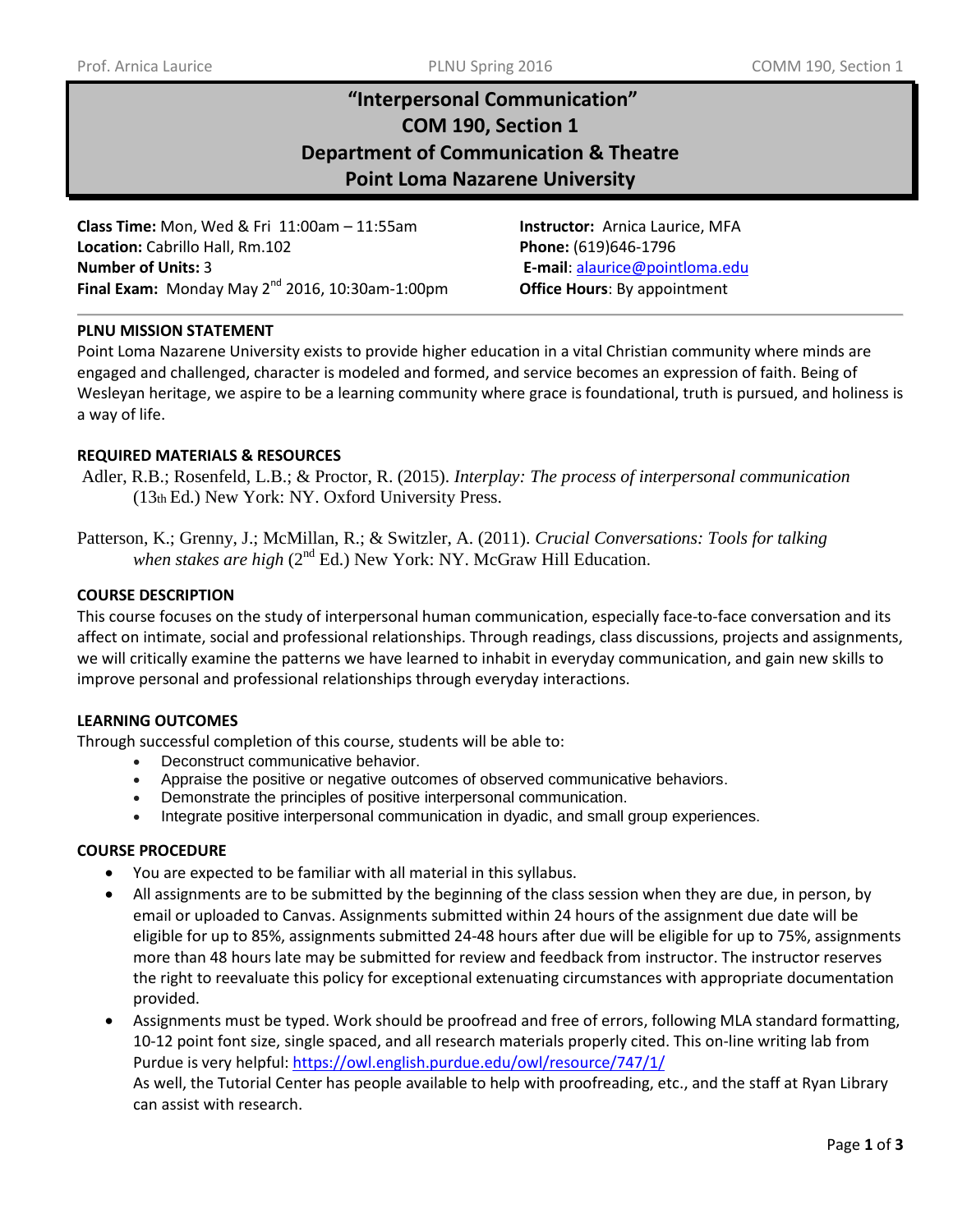- You must take both the mid-term and final exam; a failure to complete either of these is grounds for failure in the class regardless of point totals. You must complete all four of the courseprojects in order to pass the class.
- You must be prepared to give your presentation on the date your group is assigned. It is your responsibility to know this date. If you are late to class on your presentation day you jeopardize partial credit for your presentation and will be accountable to your group for the impact it may have on the overall grade.

# **CLASS ASSIGNMENTS & COURSE SCHEDULE**

- There will be four major projects 1) a **Personal Communication Profile**, consisting of several smaller projects culminating in a portfolio to be turned in by March 4<sup>th</sup>; 2) a Group Presentation exploring some aspect of Interpersonal Communication, with presentations tentatively scheduled for Feb. 17-24<sup>th</sup>; 3) a **Reading Journal**, responding to each chapter of "Crucial Conversations" with personal reflection and observation, to be turned in April 18th; and 4) a **Final Paper** detailing what you have learned through the course, the changes you've implemented and the outcomes you've observed so far, as well as your goals for the future due April 29<sup>th</sup>. These due dates are subject to change as needed by instructor.
- Both a midterm and final (cumulative) exam will be given. The midterm is scheduled during class Wednesday March 2<sup>nd</sup>, final exam for this course is scheduled for 10:30am-1:00pm on Monday May 2<sup>nd</sup>, 2016.
- See separate document for assignment details & tentative class schedule.

# **ASSESSMENT & GRADING**

**According to PLNU policy, the Grade Scale is as follows: (% to Letter):** 

| $93-100% = A$     | $173-76\% = C$  |
|-------------------|-----------------|
| $90-92\% = A$     | $70-72\% = C$   |
| $87-89\% = B+$    | $67-69\% = D+$  |
| $83 - 86\% = B$   | $63 - 66\% = D$ |
| $80 - 82\% = B$   | $60-62\% = D$   |
| $77 - 79\% = C +$ | $0-59\% = F$    |

# **ATTENDANCE AND PARTICIPATION**

Regular and punctual attendance at all classes is considered essential to optimum academic achievement, especially with a course of this nature. You are expected to attend each class session and participate in a positive manner. Distracting or disrespectful behavior will not be tolerated and may result in removal from the classroom and significantly affect your final grade.

Being on time and ready at the start of class is important not only to your instructor but to your fellow student. If you are late, please enter the classroom quietly. If you are more than ten minutes late on a speech or presentation day, you may not enter the class while a speech or presentation is in progress.

Excused absences (University-sponsored sports, forensics or other activities) need to be brought to the instructor's attention in writing before the day(s) you will be absent. Any absences, excused or otherwise, mean you are responsible for finding out what you have missed, including any assignments that may be due before your next class. If absence is scheduled for the same time as you are scheduled for a presentation or exam, it is up to you to notify the instructor well in advance in order to coordinate alternative arrangements.

If you are absent from more than 10% of class meetings, the instructor has the option of filing a written report that may result in de-enrollment. If the absences exceed 20%, you may be de-enrolled without notice. See Class [Attendance](http://catalog.pointloma.edu/content.php?catoid=18&navoid=1278#Class_Attendance) under Academic Policies in the undergraduate academic catalog. If the date of de-enrollment is past the last date to withdraw from a class, you will be assigned a grade of W or WF consistent with university policy in the grading section of the catalog.